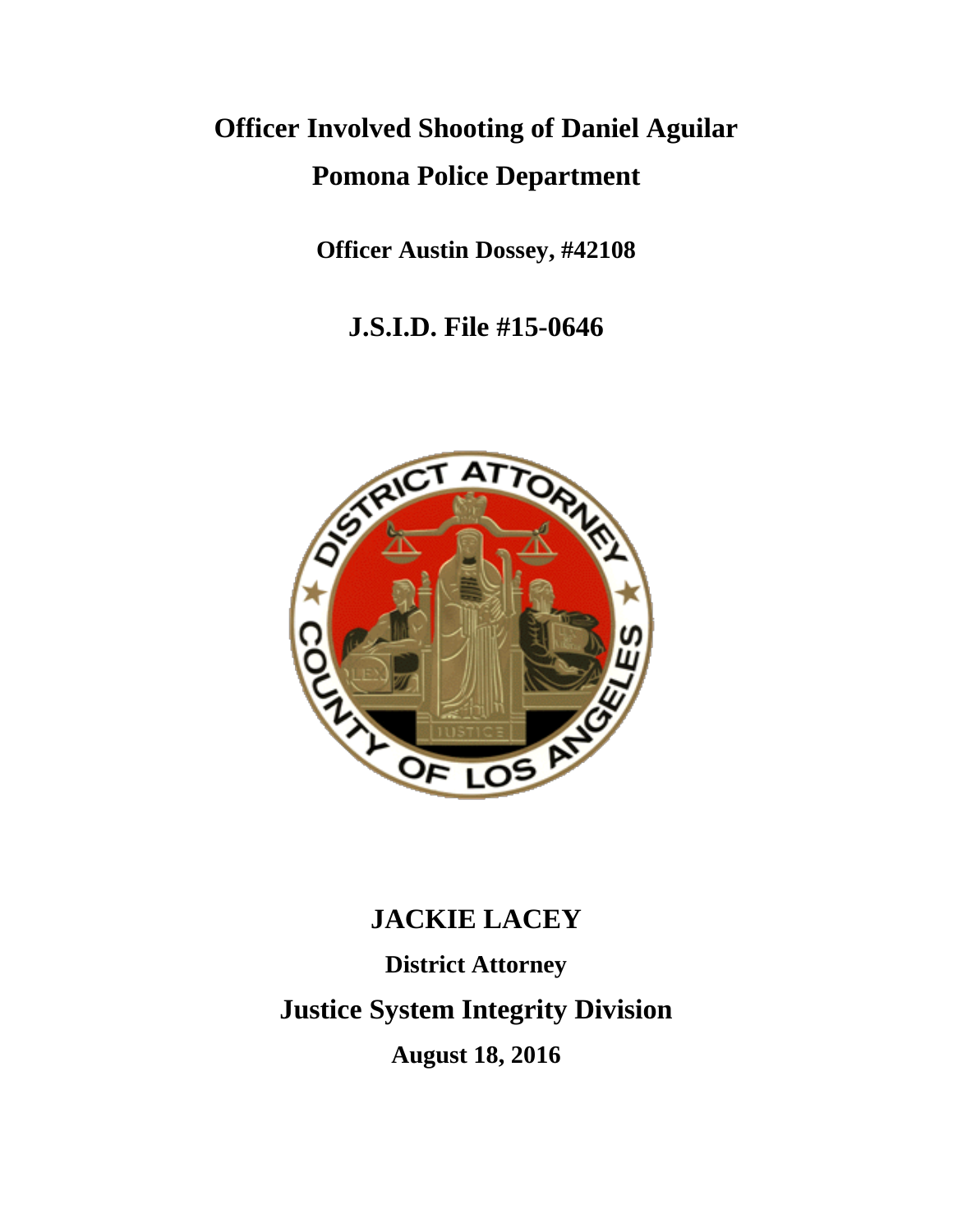#### **MEMORANDUM**

TO: CHIEF PAUL CAPRARO Pomona Police Department 490 W. Mission Boulevard Pomona, California 91766

> CAPTAIN STEVEN KATZ Los Angeles County Sheriff's Department Homicide Bureau 1 Cupania Circle Monterey Park, California 91755

- FROM: JUSTICE SYSTEM INTEGRITY DIVISION Los Angeles County District Attorney's Office
- SUBJECT: Officer Involved Shooting of Daniel Aguilar J.S.I.D. File #15-0646 P.P.D. File #15-138208 L.A.S.D. File #015-00084-3199-055

DATE: August 18, 2016

The Justice System Integrity Division of the Los Angeles County District Attorney's Office has completed its review of the December 6, 2015, non-fatal shooting of Daniel Aguilar by Pomona Police Department Officer Austin Dossey. It is our conclusion that Officer Dossey acted in lawful self-defense.

The District Attorney's Command Center was notified of the shooting on December 6, 2015, at approximately 2:34 a.m. The District Attorney Response Team responded and was given a briefing and a walk-through of the scene.

The following analysis is based on reports prepared by the Pomona Police Department (PPD) and Los Angeles County Sheriff's Department (LASD), submitted to this office by detectives with the LASD Homicide Bureau. Officer Dossey's voluntary statement was considered as part of this analysis.

#### **FACTUAL ANALYSIS**

#### Statement of Officer Austin Dossey

On December 6, 2015, shortly before 1:30 a.m., Pomona Police Department Officer Austin Dossey was on uniformed patrol in a marked black and white police car. Dossey was driving southbound on Waters Avenue in the City of Pomona when he noticed a Jeep Cherokee headed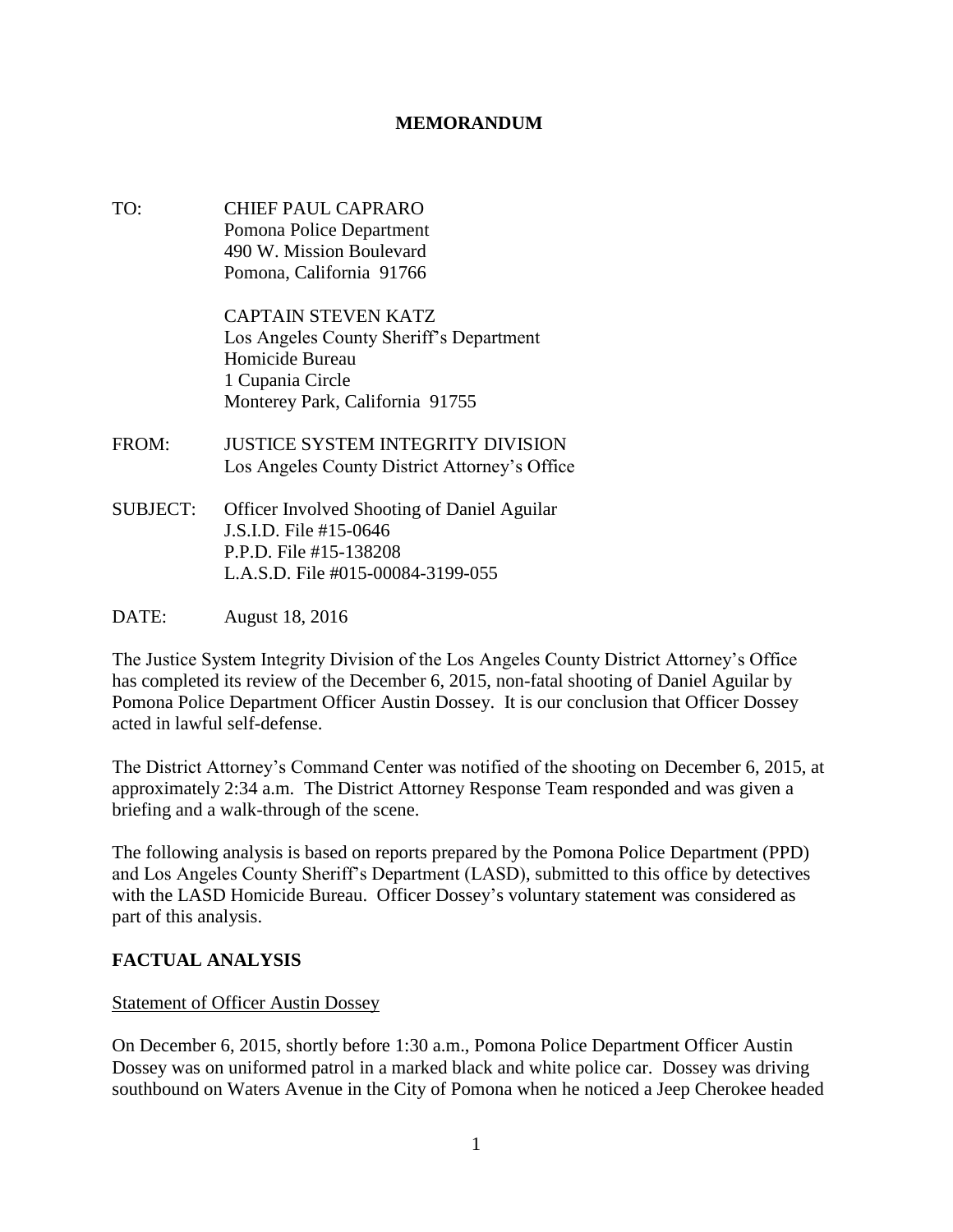northbound toward him. As the vehicles slowed down to pass each other, Dossey illuminated the passenger compartment of the Jeep and immediately recognized Daniel Aguilar seated in the front passenger seat. Dossey had two prior contacts with Aguilar and knew him to be a member of the Kiwanis Park criminal street gang. Dossey knew from his training and experience that Kiwanis Park gang members regularly carry firearms.

Dossey watched the Jeep in his rear view mirror and noticed that the taillights were not working. The Jeep then sped through a stop sign as it turned west onto Ninth Street. Dossey circled around the block and located the Jeep still traveling west on Ninth Street. Dossey was three to four seconds behind the Jeep and estimated its speed between 50 and 60 miles per hour. Dossey lost sight of the Jeep when it turned north onto Buena Vista Avenue.

Dossey reached Buena Vista Avenue and observed the Jeep stopped in the middle of the road with the front passenger door open. Aguilar had jumped from the vehicle and was tumbling on the street. Aguilar jumped to his feet and ran toward the east sidewalk. Dossey saw Aguilar remove a black and silver handgun from his waistband with his right hand as he ran behind a parked car. Dossey immediately broadcast, "Man, gun, 883 Buena Vista." Aguilar ran north on the sidewalk as Dossey drove around the Jeep. Dossey stopped the patrol car in front of the Jeep and exited the car with his service weapon drawn.

Aguilar changed directions and fled south on the sidewalk. Dossey paralleled him on foot in the street and yelled, "Stop running! Drop the gun!" Aguilar continued to run holding his right hand at his waist and out of Dossey's view. Aguilar then came to an abrupt stop and turned toward Dossey. Dossey believed that Aguilar was still armed with the handgun. Aguilar had not been moving his right hand in a normal running motion and Dossey never heard the sound of the gun hitting the ground indicating that Aguilar had tossed the weapon. Dossey feared that Aguilar was turning toward him in order to shoot him. Dossey fired three rounds from his service weapon striking Aguilar. Aguilar fell to the ground.<sup>1</sup>

Dossey approached and handcuffed Aguilar with assistance from Pomona Police Department Officer Timothy Cooper. Dossey searched Aguilar but did not find the firearm. Dossey retraced Aguilar's path and located the handgun in the gutter on the passenger side of the parked car he passed as he ran north on the sidewalk. The black semiautomatic firearm was loaded with eight rounds.

Aguilar was transported to Los Angeles County USC Medical Center and treated for a gunshot wound to the right flank.

#### Statement of Andrea Fletcher

Andrea Fletcher was seated in the front passenger seat of the patrol car driven by Officer Cooper.<sup>2</sup> They were eastbound on Ninth Street when Fletcher observed Dossey's patrol car accelerate past them with his lights and siren activated. Cooper turned the patrol car around and

 $\overline{a}$ <sup>1</sup> Eleven seconds after Dossey broadcast that he had observed a man with a gun, the radio captured the sound of three gunshots.

<sup>&</sup>lt;sup>2</sup> Fletcher was participating on a ride along in preparation for a possible career in law enforcement.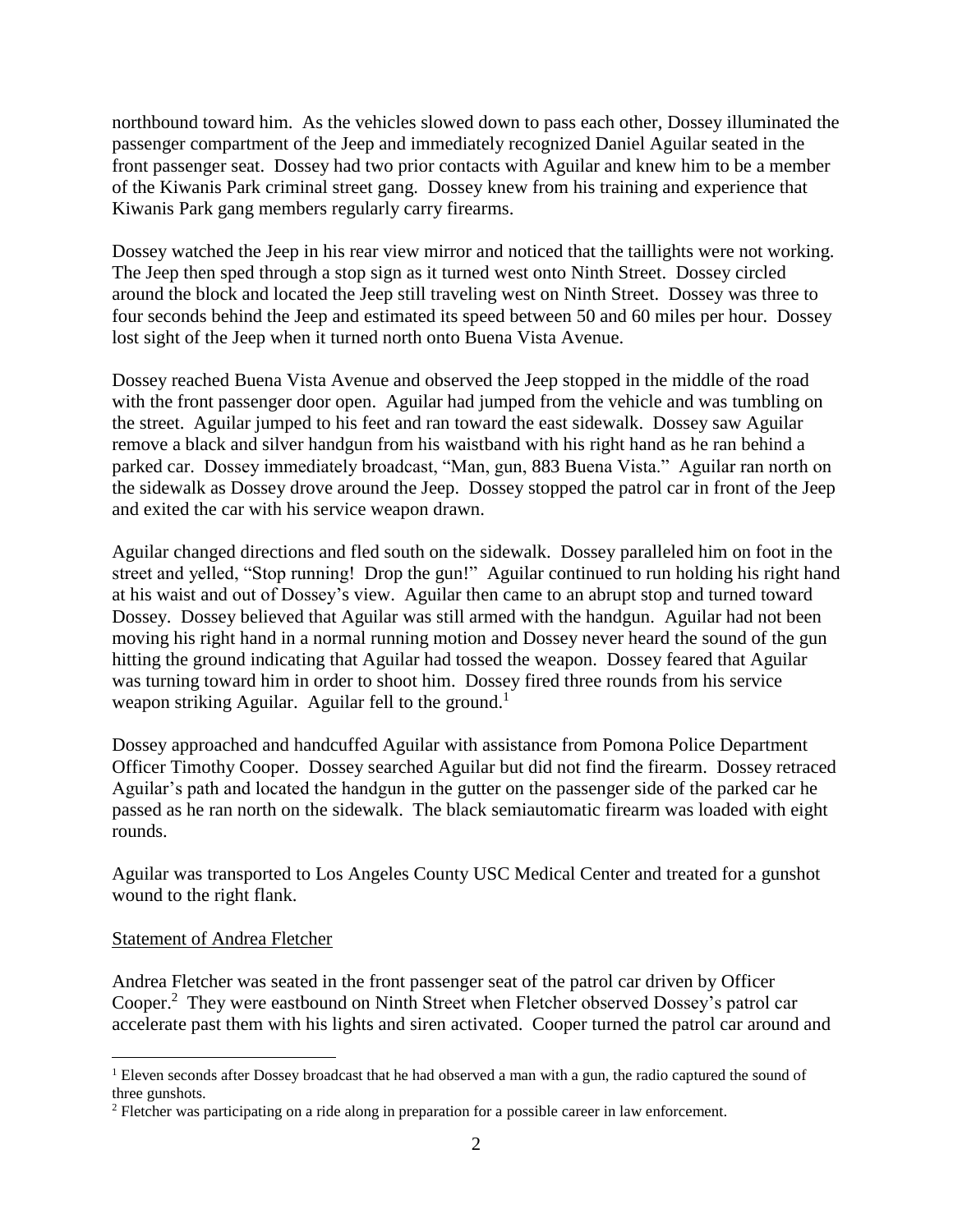followed Dossey north onto Buena Vista Avenue. Fletcher observed Dossey chasing Aguilar on the east sidewalk. Dossey was yelling, "Show me your hands! Show me your hands!" Aguilar had his hands down by his waistline and was not moving them in a running motion. Aguilar stopped and turned 180 degrees toward Dossey with his hands still at his waist. Fletcher then heard two to three gunshots and Aguilar fell to ground.

#### Statement of Abraham Chavez

Chavez was the driver of the Jeep Cherokee. Chavez was taking Aguilar home after a party when they came in contact with Dossey. Chavez thought he was being stopped because one of his taillights did not work. Chavez slowed down and pulled the Jeep to the side of the street. As the vehicle was slowing down, Aguilar opened the door and jumped out of the car. Dossey stopped his patrol car in front of the Jeep and exited with his service weapon drawn. Chavez lost sight of Aguilar behind the parked cars as he ran south on the east sidewalk. Dossey chased Aguilar southbound in the middle of the street. Moments later, Chavez heard three gunshots.

Initially, Chavez denied knowing that Aguilar was armed with a firearm. Later, Chavez admitted that Aguilar had shown him the firearm in the Jeep while they were parked outside Aguilar's apartment building before the party. Chavez told Aguilar to take the gun inside before they left for the evening. Aguilar went back into his apartment and Chavez believed that Aguilar had left the gun behind.<sup>3</sup> However, when Dossey passed them on Waters Avenue, Aguilar told Chavez to "go" because he still had the gun. Panicked, Chavez accelerated onto Ninth Street. When Dossey activated the patrol car's lights and siren, Chavez stopped on Buena Vista Avenue and Aguilar jumped from his vehicle with the gun.

#### Statement of Daniel Aguilar

Aguilar waived his Miranda rights and agreed to speak with investigators. Aguilar admitted that he was in possession of a firearm when Dossey attempted to pull over the Jeep. Aguilar had been shot one month earlier and had borrowed the firearm from a friend for protection. Aguilar told Chavez earlier in the night that he was carrying a gun. When the patrol car turned around and followed them, Chavez slowed down and told Aguilar to get out of the Jeep. Aguilar jumped out of the vehicle and "ditched" the gun near some parked cars and fled on foot. Aguilar came to a stop when he heard Dossey yell, "I'm going to shoot you!" After stopping, Dossey fired his service weapon striking Aguilar.

#### Dashcam Video Footage

 $\overline{a}$ 

Dossey's patrol vehicle was equipped with a dashboard mounted camera. The footage shows the Jeep disappearing from view ahead of Dossey when it turns north onto Buena Vista Avenue. As Dossey turns onto Buena Vista, the patrol car's headlights illuminate Aguilar rolling on the ground. Aguilar stands up and immediately runs behind a Nissan Altima parked on the east side

<sup>&</sup>lt;sup>3</sup> Chavez showed investigators a photograph on his cellular phone that he took of Aguilar holding the gun while seated in the Jeep. Chavez stated that he took the photograph several hours before the shooting. The timestamp on the photograph indicates that it was created on December 6, 2015 at 12:40:57. The same photograph was also recovered from Aguilar's cellular phone.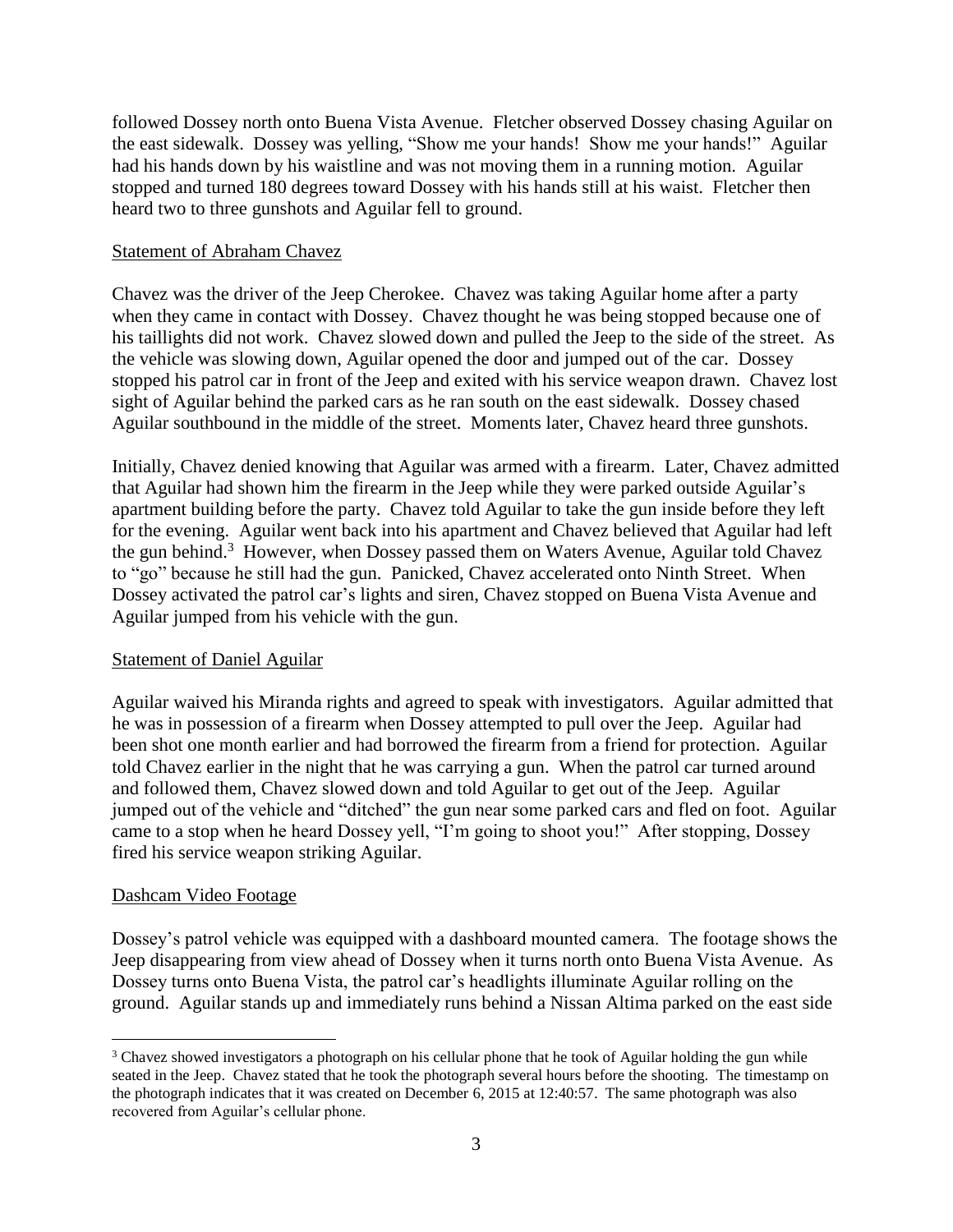of the street and onto the sidewalk. As Aguilar turns to run north on the sidewalk, the footage captures a brief glimpse of a black object in Aguilar's right hand. Aguilar runs north and heads for the sidewalk. At that moment, Aguilar passes directly by the gutter where the firearm was located, however, he is blocked from view by the vehicles parked along the east curb. Dossey drives in front of the Jeep and stops his patrol car. There is no other footage of the incident since Aguilar turned southbound and out of view of the camera.

#### Criminal Charges

Aguilar was charged in case KA111508 with exhibiting a firearm in the presence of an officer, exhibiting a firearm to a police officer with the intent to prevent arrest and possession of a firearm in a city. Aguilar was arrested on March 21, 2016, for unlawful driving of a vehicle and possession of burglar tools while he was out of custody. He was charged with the new crimes in case KA112098. On June 15, 2016, Aguilar pled guilty to exhibiting a firearm in the presence of an officer and unlawful driving of a vehicle and was sentenced to 16 months in state prison.

## **LEGAL ANALYSIS**

California law provides that the use of deadly force in self-defense or in defense of others is justifiable if the person claiming the right of self-defense or the defense of others honestly believes that he or others were in imminent danger of great bodily injury or death, and a reasonable person in the same circumstances would also deem it necessary to use deadly force in order to protect themselves or others from the deadly peril. Cal. Penal Code § 197; *People v. Humphrey* (1996) 13 Cal.4th 1073, 1082; *see also* CALCRIM No. 505.

"The 'reasonableness' of a particular use of force must be judged from the perspective of a reasonable officer on the scene, rather than with the 20/20 vision of hindsight…. The calculus of reasonableness must embody allowance for the fact that police officers are often forced to make split-second judgments -- in circumstances that are tense, uncertain, and rapidly evolving - about the amount of force that is necessary in a particular situation." *Graham v. Connor* (1989) 490 U.S. 386, 396-397.

In *Graham*, the United States Supreme Court held that the reasonableness of the force used "requires careful attention to the facts and circumstances of each particular case." "Thus we must avoid substituting our personal notions of proper police procedures for the instantaneous decision of the officer at the scene. We must never allow the theoretical, sanitized world of our imagination to replace the dangerous and complex world that policemen face every day. What constitutes "reasonable" action may seem quite different to someone facing a possible assailant than to someone analyzing the question at leisure." *Smith v. Freland* (6<sup>th</sup> Cir. 1992) 954 F.2d 343, 347.

Actual danger is not necessary to justify the use of force in self-defense. If one is confronted by the appearance of danger which one believes, and a reasonable person in the same position would believe, would result in death or great bodily injury, one may act upon these circumstances. The right to self defense is the same whether the danger is real or apparent. *People v. Toledo* (1948) 85 Cal.App. 2d 577, 580.